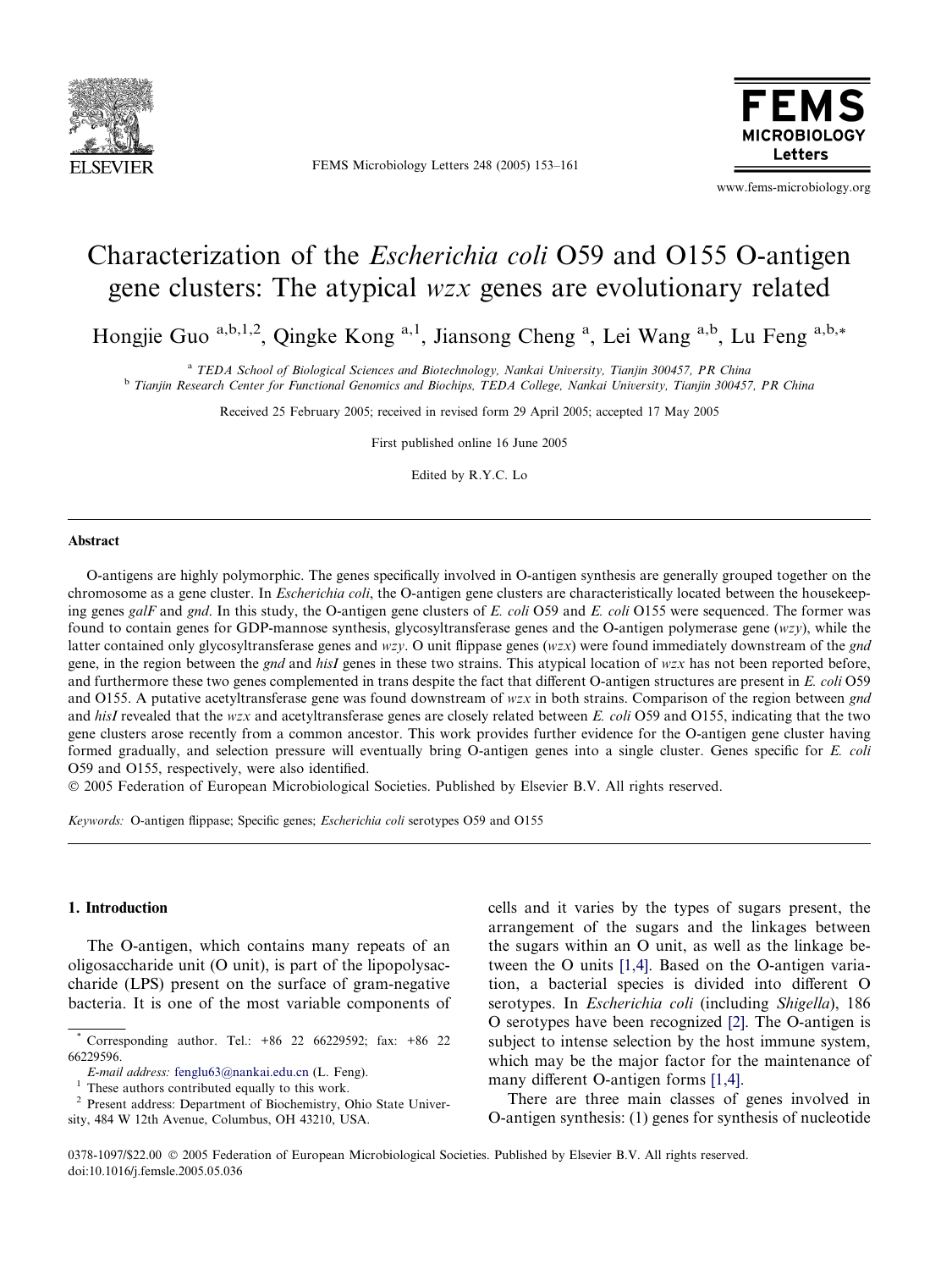sugar precursors; (2) genes encoding glycosyltransferases for sequential transfer of sugars from their respective nucleotide precursors to the carrier lipid, undecaprenolphosphate (Und-P) to form O units; and (3) O unit processing genes encoding O unit flippase (wzx) and O-antigen polymerase  $(wzy)$  [\[1\]](#page-7-0). The role of wzx is to translocate or flip the O units formed at the cytoplasmic face of the membrane to the periplasmic face. The O units are then polymerised to form a long chain O-antigen at the periplasmic face of the membrane by Wzy. Both  $wzx$  and  $wzy$  are specific to individual O-antigens [\[3\].](#page-7-0)

The genes specifically involved in O-antigen synthesis are generally grouped together on the chromosome as a gene cluster. In E. coli and Salmonella enterica, the O-antigen gene clusters lie between the  $galF$  and  $gnd$  genes [\[4\].](#page-7-0) The O-antigen genes are found generally very close to each other, often overlapping in their reading frames, and thought to be transcribed as a unit [\[5\]](#page-7-0). There are few cases of one or more O-antigen genes being located outside the O-antigen gene clusters. For example, in E. coli O55, two of the colitose synthetic pathway genes, col1 and col2, were found outside the O-antigen gene cluster, downstream of the gnd gene, while the rest of the pathway genes were found within the O-antigen gene cluster between galF and *gnd* [\[6\].](#page-7-0) The location of *col1* and *col2* is perhaps at intermediate stage, and selection pressure will relocate the two genes into one operon with other O-antigen genes.

The structural variation of O-antigens is almost entirely dependent on the variation of the O-antigen gene clusters. Typically, O-antigen gene clusters have a GC content lower than the average level of the genome, indicating the gene clusters have been arisen from other species by lateral transfer [\[7,8\]](#page-7-0). Inter- and intraspecies lateral transfer of O-antigen genes appear to play important roles for expanding O-antigen polymorphism. Both transfer of O-antigen genes for assembly of new O-antigen gene clusters and transfer of entire O-antigen gene clusters between clones of a species by homologous recombination were observed [\[7,9,10\]](#page-7-0). Interspecies transfer of the entire O-antigen gene cluster from Plesiomonas shigelloides to E. coli was also reported [\[11,12\]](#page-7-0).

In this study, the region between *galF* and *his* operon of E. coli O59 and O155 chromosome were sequenced, respectively, wzy genes were identified functionally and other genes were identified on the basis of homology. It was shown that the O59 and O155 antigen gene clusters are located between galF and gnd. However, the O unit flippase gene (wzx) and an acetyltransferase gene were found outside the main O-antigen gene clusters, locating between the gnd gene and the his operon, in both strains. Both wzx genes were proven to be functional and able to trans-complement with each other, despite the fact that this gene is usually highly specific to a particular O unit. This indicates that the E. coli O59 and O155 gene clusters were recently generated from a common ancestor, and they are at a stage to have the wzx genes adapted specifically to the respective O units and the wzx and acetyltansferase gene moved to the main cluster. Finally, by screening against all 186 Shigella and E. coli O serotypes, genes specific for each of E. coli O59 and O155 were identified.

## 2. Materials and methods

#### 2.1. Bacterial strains and plasmids

The bacterial strains and plasmids used in this study are listed in [Table 1](#page-2-0). Primers used in this study are listed in [Table 2.](#page-3-0)

## 2.2. Construction of DNaseI shot gun bank

Chromosomal DNAs were prepared as previously described [\[13\]](#page-7-0). Long PCR was carried out using the Expand Long Template PCR system from Roche. Primers #1523 (5'-ATTGTGGCTGCAGGGATCAA-AGAAAT-3') and #1524 (5'-TAGTCGCGTGNGCC-TGGATTAAGTTCGC-3') [\[14\]](#page-7-0) were used to amplify the region between  $\mathfrak{g}alF$  and  $\mathfrak{g}nd$ , and the PCR cycles were as follows: denaturation at  $94^{\circ}$ C for 10 s, annealing at  $60^{\circ}$ C for  $30 \text{ s}$  and extension at  $68^{\circ}$ C for 15 min. Primers WL-359 and WL-360 were used to amplify the region between the *gnd* gene and the *his* operon, and the PCR cycles were as follows: denaturation at 94 °C for 10 s, annealing at 58 °C for 30 s and extension at 68 °C for 10 min. To limit any possible PCR errors, 10 individual PCR products were pooled. The PCR products were subjected to DNaseI digestion and cloned into pGEM-T Easy to construct banks using the method described previously [\[15\].](#page-7-0)

#### 2.3. Sequencing and analysis

Sequencing was carried out using an ABI 3730 automated DNA sequencer. Sequence data were assembled using the Staden Package [\[16\]](#page-7-0). The program Artemis was used for gene annotation [\[17\]](#page-7-0). The program BLOCKMAKER was used for searching conserved motifs [\[18\]](#page-7-0). BLAST and PSI-BLAST [\[19\]](#page-7-0) were used for searching databases including the GenBank database and the Pfam protein motif database [\[20\]](#page-7-0). Sequence alignment and comparison were performed using the program Clustal W [\[21\]](#page-8-0).

# 2.4. Deletion of wzx, wzy and wclD genes from E. coli O59 and O155

The *wzx*, *wzy* and *wclD* genes were each replaced by the chloramphenicol acetyltransferase (CAT) gene using the RED recombination system of phage lambda [\[22,23\].](#page-8-0) The CAT gene was PCR-amplified from plasmid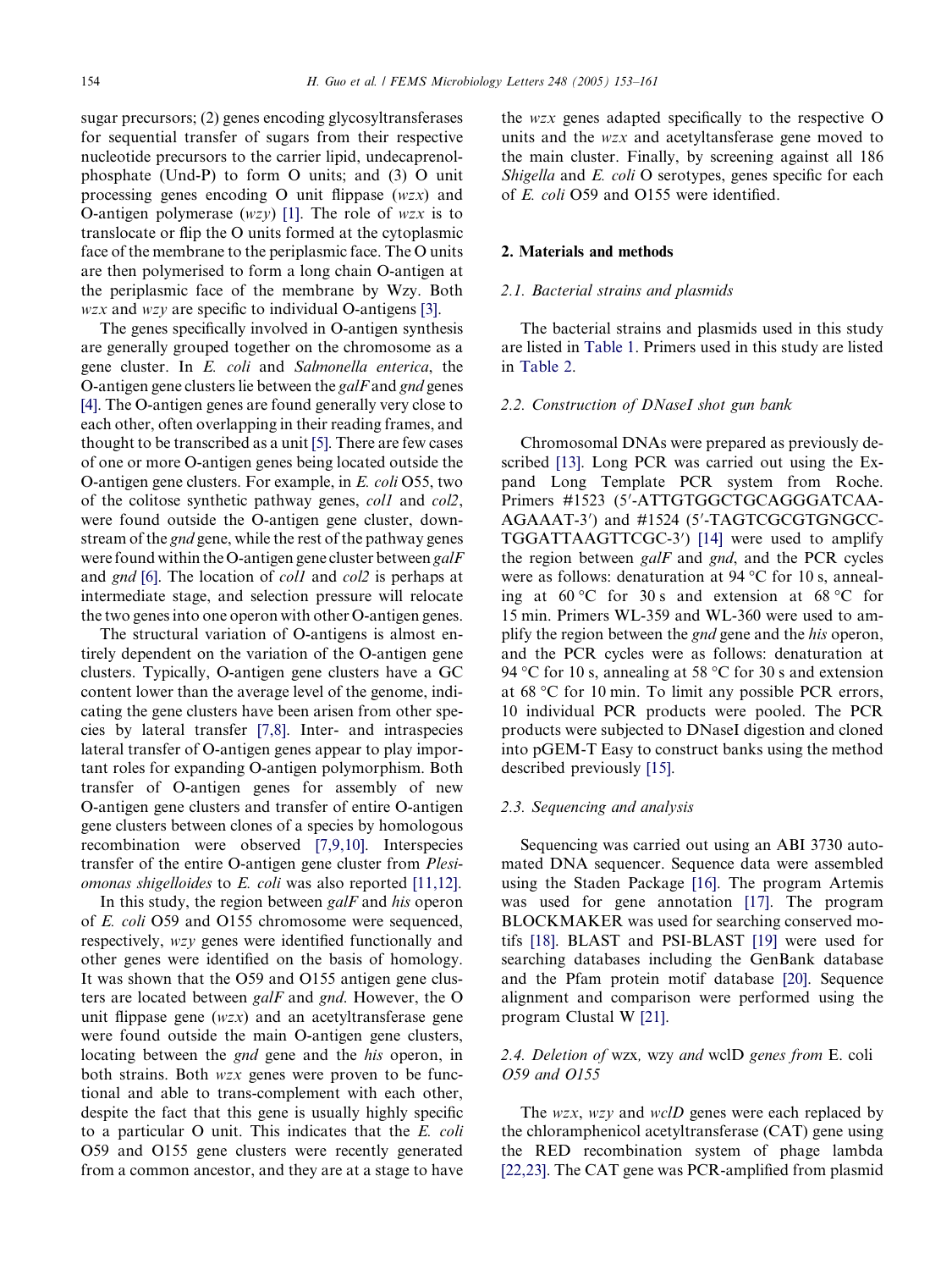<span id="page-2-0"></span>Table 1 Bacterial strains and plasmids used in this work

| Bacterial strains and plasmids | Genotype or comments                                      | Reference or source                               |
|--------------------------------|-----------------------------------------------------------|---------------------------------------------------|
| <b>Strains</b>                 |                                                           |                                                   |
| G1070                          | E. coli O59 type stain (serotype O59:H19)                 | The Institute of Medical and Veterinary Science,  |
|                                |                                                           | Adelaide, Australia                               |
| G1106                          | E. coli O155 type stain (serotype O155:H9)                | The Institute of Medical and Veterinary Science,  |
|                                |                                                           | Adelaide, Australia                               |
| G2001                          | E. coli K-12 strain DH5a                                  | Beijing Dingguo Biotechnology Development Center, |
|                                |                                                           | Beijing, PR China                                 |
| H1411                          | Derivative of G1106; $\Delta wzy$ ; Cm <sup>r</sup>       | This study                                        |
| H1413                          | Derivative of G1106; $\Delta wzx$ ; Cm <sup>r</sup>       | This study                                        |
| H1412                          | Derivative of G1070; $\Delta wzy$ ; Cm <sup>r</sup>       | This study                                        |
| H1414                          | Derivative of G1070; $\Delta wzx$ ; Cm <sup>r</sup>       | This study                                        |
| H1056                          | Derivative of G1070; $\Delta$ <i>wclD</i> ; $\text{Cm}^r$ | This study                                        |
| H1011                          | H1414 with plasmid pLW-1011                               | This study                                        |
| H1012                          | H1414 with plasmid pLW-1012                               | This study                                        |
| H1013                          | H1413 with plasmid pLW-1011                               | This study                                        |
| H1014                          | H1413 with plasmid pLW-1012                               | This study                                        |
| H1123                          | H1411 with plasmid pLW-1213                               | This study                                        |
| H1124                          | H1056 with plasmid pLW-1214                               | This study                                        |
| H1125                          | H1412 with plasmid pLW-1211                               | This study                                        |
| H1126                          | H1056 with plasmid pLW-1212                               | This study                                        |
| Plasmids                       |                                                           |                                                   |
| pGEM-T easy                    | Cloning vector; Amp <sup>r</sup>                          | Promega                                           |
| pKK232-8                       | Carring chloramphenicol resisitance(cat) gene             | Pharmacia                                         |
| pKD20                          | Encoding the Red recombinase, containing a                | N. Patrick Higgins, Department of Biochemistry    |
|                                | temperature sensitive replicon                            | and Molecular Genetics, University of Alabama     |
|                                |                                                           | at Birmingham                                     |
| pTRC99A                        | Cloning vector; Amp <sup>r</sup>                          | Pharmacia                                         |
| pLW-1011                       | The PCR product of E. coli O59 wzx gene was               | This study                                        |
|                                | cloned into NcoI and BamHI sites of pTRC99A               |                                                   |
| pLW-1012                       | The PCR product of E. coli O155 wzx gene was              | This study                                        |
|                                | cloned into NcoI and BamHI sites of pTRC99A               |                                                   |
| pLW-1211                       | The PCR product of $E$ . coli O59 $wzy$ gene was          | This study                                        |
|                                | cloned into NcoI and BamHI sites of pTRC99A               |                                                   |
| pLW-1212                       | The PCR product of <i>E. coli</i> O59 wclD gene was       | This study                                        |
|                                | cloned into NcoI and EcoRI sites of pTRC99A               |                                                   |
| pLW-1213                       | The PCR product of $E.$ coli O155 $wzy$ gene was          | This study                                        |
|                                | cloned into NcoI and BamHI sites of pTRC99A               |                                                   |
| pLW-1214                       | The PCR product of <i>E. coli</i> O155 wclD gene was      | This study                                        |
|                                | cloned into NcoI and BamHI sites of pTRC99A               |                                                   |

 $pKK232-8$  using primers binding to the 5' and 3' ends of the gene, respectively, and each primer also carrying about 40bp which flanks the target gene. Primer pairs  $WL -995/996$  and  $WL -991/992$  were used for replacement of wzx; WL  $-997/998$  and WL  $-993/994$  for wzy in E.Coli O59 and 0155, respectively; WL  $-983/984$ for wclD in E. coli O59. The PCR products were transformed into E. coli O59 and O155, respectively, carrying pKD20, and chloramphenicol-resistant transformants were selected after induction of the RED genes according to the protocol described by Datsenko and Wanner [\[22\].](#page-8-0) PCR using primers specific to the CAT gene and the flanking DNA of the target gene was carried out to confirm the replacement. Membrane preparation, SDS–PAGE and silver staining for visualization of the LPS were carried out as described previously [\[24\].](#page-8-0)

To complement the deficient mutants, wzx, wzy and wclD genes from E. coli O59 and O155 were PCR amplified and cloned into the NcoI and BamHI or NcoI and EcoRI sites of pTRC99A to make plasmids pLW1011, pLW1012, pLW1211, pLW1212, pLW1213, and pLW1214 (see Table 1). Expression of the cloned genes was induced by 2.5 mM IPTG (isopropylthiogalactopyranoside).

## 2.5. Specificity assay by PCR

Chromosomal DNA was isolated from 186 E. coli (including Shigella) strains representing all the different O serotypes. The quality of chromosomal DNA from each strain was examined by PCR amplification of the mdh gene (coding for malate dehydrogenase and present as a house-keeping gene in  $E$ .  $\text{col}(i)$  using primers described previously [\[25\].](#page-8-0) A total of 28 DNA pools were made, and each pool contained between 6 and 10 strains [\[2\].](#page-7-0) Pools were screened using primers based on genes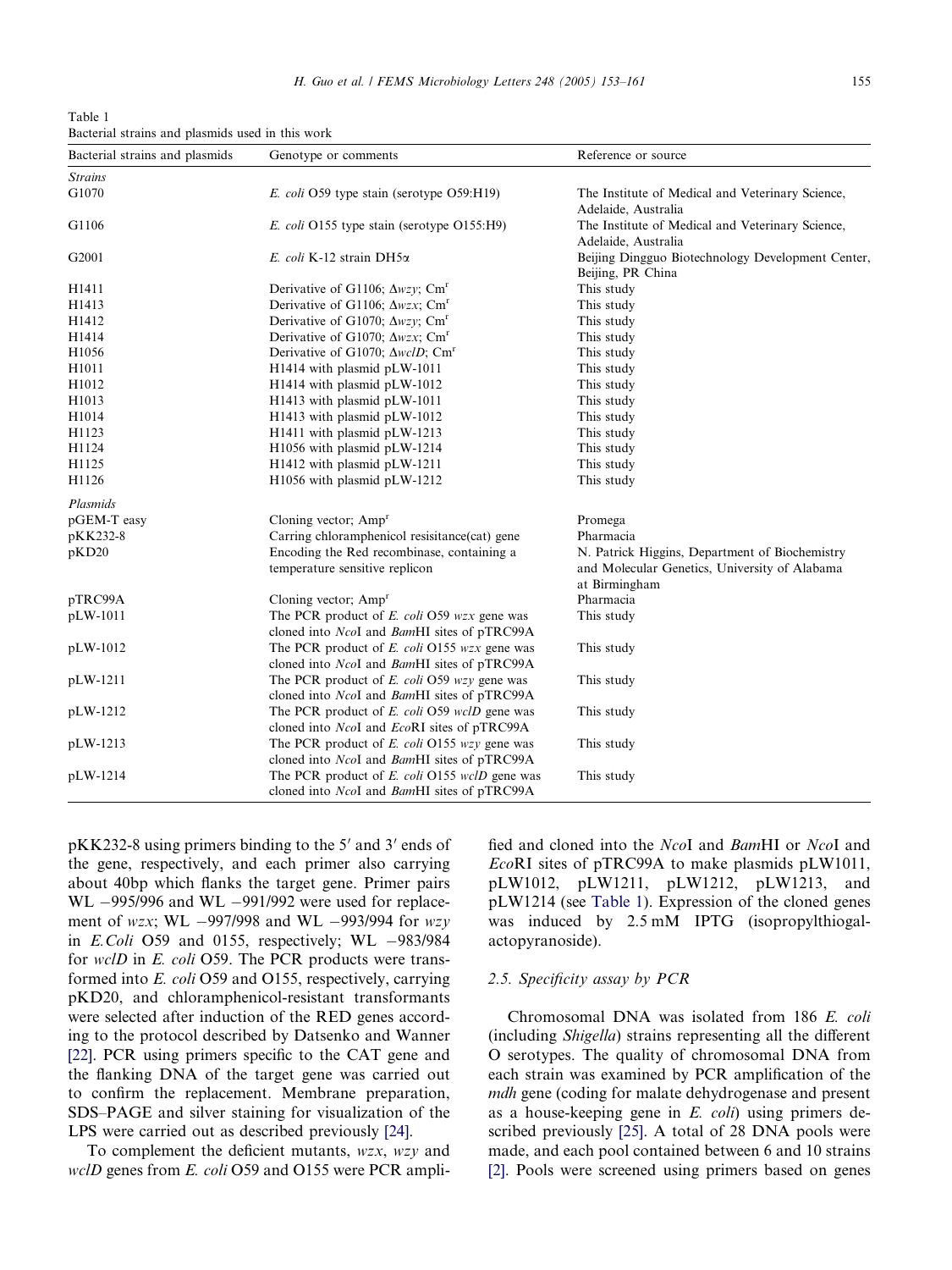<span id="page-3-0"></span>Table 2 Primers used in this work<sup>a</sup>

| Primers                      | Oligonucleotide sequences                                                       | Description                                                      | Reference  |
|------------------------------|---------------------------------------------------------------------------------|------------------------------------------------------------------|------------|
| $WL-359$ (F)                 | 5'-CCTGGTTGATGTGAT(TC)CTGGA(TC)<br>GAAGC(GAT)GC(TAG)AA-3'                       | From gnd, for amplification between gnd and hisI                 | This study |
| $WL-360(R)$                  | 5'-CTGGCGAATCC(CT)ATCGG(CAG)CC(AG)<br>ACCTGCCACAAA-3'                           | From hisI, for amplification between gnd and hisI                | This study |
| $WL-991(F)$                  | 5'-TTATTATTTCTTAGTTCTAAGAGTCTAC<br>GTGAGATATTAGATGGAGAAAAAAA<br>TCACTGG-3'      | $wzx$ (O155)flanking DNA, for $wzx$ (O155) replacement           | This study |
| $WL-992(R)$                  | 5'-ACCCCCTTCTAAATAGCATGATAAATAA<br>TTGTCTAAATCCTAAAAAAATTACGCCCCG-3'            | $wzx$ (O155)flanking DNA, for $wzx$ (O155) replacement           | This study |
| $WL-993(F)$                  | 5'-ATAAAGCAGCGTTTTCTGTAAAAGGAAGAG<br>AGTATTGAAAATGGAGAAAAAAATCACTGG-3'          | $wzy$ (O155)flanking DNA, for $wzy$ (O155) replacement           | This study |
| $WL-994(R)$                  | 5'-AAAAATCTGCCGTTACGATATAATAAATACA<br>TCTCGCTAAAAAAATTACGCCCCG-3'               | $wzy$ (O155)flanking DNA, for $wzy$ (O155) replacement           | This study |
| $WL-995(F)$                  | 5'-TTTGAATATCTTCTAAGGTCAAAATGTAATG<br>AGATAATAGATGGAGAAAAAAATCACTGG-3'          | $wzx$ (O59)flanking DNA, for $wzx$ (O59) replacement             | This study |
| $WL-996(R)$                  | 5'-CCATTTTTTTTTGTGTTTTTACTGATCATTTT<br>GGCACTCATAAAAAAAATTACGCCCCG-3'           | $wzx$ (O59)flanking DNA, for $wzx$ (O59) replacement             | This study |
| WL-997(F)                    | 5'-AATAAATCTTTGCACCTTTATAATTATTACA<br>TCGTCATCGAGGAGCTAAGGAAGCTAAAA<br>$TGG-3'$ | $wzy$ (O59)flanking DNA, for $wzy$ (O59) replacement             | This study |
| $WL-998(R)$                  | 5'-ATTTTACAAAATATTAAAACAAGACAAATA<br>CCGTATAGTGTAAAAAAATTACGCCCCG-3'            | $wzy$ (O59)flanking DNA, for $wzy$ (O59) replacement             | This study |
| $WL-983(F)$                  | 5'-GGAATATTAAGAGACTTTTCTTTCATTTAAA<br>TGTAAGATGGGAGCTAAGGAAGCTAAAATG-3'         | $wclD$ (O59)flanking DNA, for $wclD$ (O59) replacement           | This study |
| $WL-984(R)$                  | 5'-TCATCGGTGAGCCAACAGCAATCTTATCCTC<br>AGGAACGTCTAAAAAAATTACGCCCCG-3'            | $wclD$ (O59)flanking DNA, for $wclD$ (O59) replacement           | This study |
| $WL-971(F)$                  | 5'-CGAGATCTCCATGGCTAACTATATCAAA<br>$AATG-3'$                                    | From $wzx$ (O155), for amplification of $wzx$ (O155)             | This study |
| $WL-972(R)$<br>$WL-973(F)$   | 5'-GAGATGGATCCCCTACCCCCTTCTAAATA-3'<br>5'-TAATCCATGGCAAATTATATTAAAAATGC-3'      | From $wzx$ (O59), for amplification of $wzx$ (O59)               | This study |
| $WL-974(R)$                  | 5'-TTTGGATCCTTTACTGATCATTTTGGCAC-3'                                             |                                                                  |            |
| WL-3947(F)                   | 5'-TAATCCATGGAGAAAAGTGAATTTCAAG-3'                                              | From $wzy$ (O59), for amplification of $wzy$ (O59)               | This study |
| $WL-3948(R)$                 | 5'-TTCGGATCCAATACCTATTTTCATTATG-3'                                              |                                                                  |            |
| WL-3949(F)                   | 5'-TCATCCATGGTAAGATGGCGTGTGTTTCT-3'                                             | From <i>welD</i> (O59), for amplification of <i>welD</i> (O59)   | This study |
| $WL-3950(R)$                 | 5'-GCCGAATTCTATCAATAGAGAACATTAGC-3'                                             |                                                                  |            |
| $WL-3951(F)$                 | 5'-TCATCCATGGGAGGCTTTATTACAAG-3'                                                | From $wzy$ (O155), for amplification of $wzy$ (O155)             | This study |
| $WL-3952(R)$                 | 5'-TTCGGATCCTTCTCCTTATAAGAAATC-3'                                               |                                                                  |            |
| $WL-3953(F)$<br>$WL-3954(R)$ | 5'-TGATCCATGGTTGACAGTTATGAAAG-3'<br>5'-TTCGGATCCACTGAGATAATTAGTAG-3'            | From <i>welD</i> (O155), for amplification of <i>welD</i> (O155) | This study |

 $a$  Primers with (F) are upstream primers, and (R) are downstream primers.

specific to E. coli O59 or O155, respectively. PCR was carried out in a total volume of  $25 \mu l$ , of which  $10 \mu l$ was run on an agarose gel to check for amplified DNA.

## 2.6. Nucleotide sequence accession number

The DNA sequence of the region between galF and hisI from E. coli O59 and O155 O-antigen gene cluster have been deposited in GenBank under the accession numbers AY654590 and AY657020, respectively.

# 3. Results and discussion

# 3.1. Sequencing the regions between galF and hisI from E. coli O59 and O155

Sequences of 16,573 and 12,755 bases between galF and hisI were obtained from E. coli O59 and O155,

respectively. The former contained fourteen open reading frames (ORFs) including galF and hisI, and the latter contained nine. All of the ORFs in the two sequences are transcribed from galF to hisI with the exception of gla, which transcribed in the opposite direction ([Fig.](#page-4-0) [1\)](#page-4-0). ORFs were assigned functions based on knowledge of previously characterized O-antigen genes and homology comparisons using available databases [\(Tables 3](#page-4-0) [and 4](#page-4-0)).

# 3.2. The region between galF and gnd is the O-antigen gene cluster

The region between galF and gnd from E. coli O59 was found to contain two genes for the synthesis of GDP-mannose (manC and manB), three glycosyltransferase genes (wclA, wclB and wclC), and the O-antigen polymerase gene (wzy). The same region from E. coli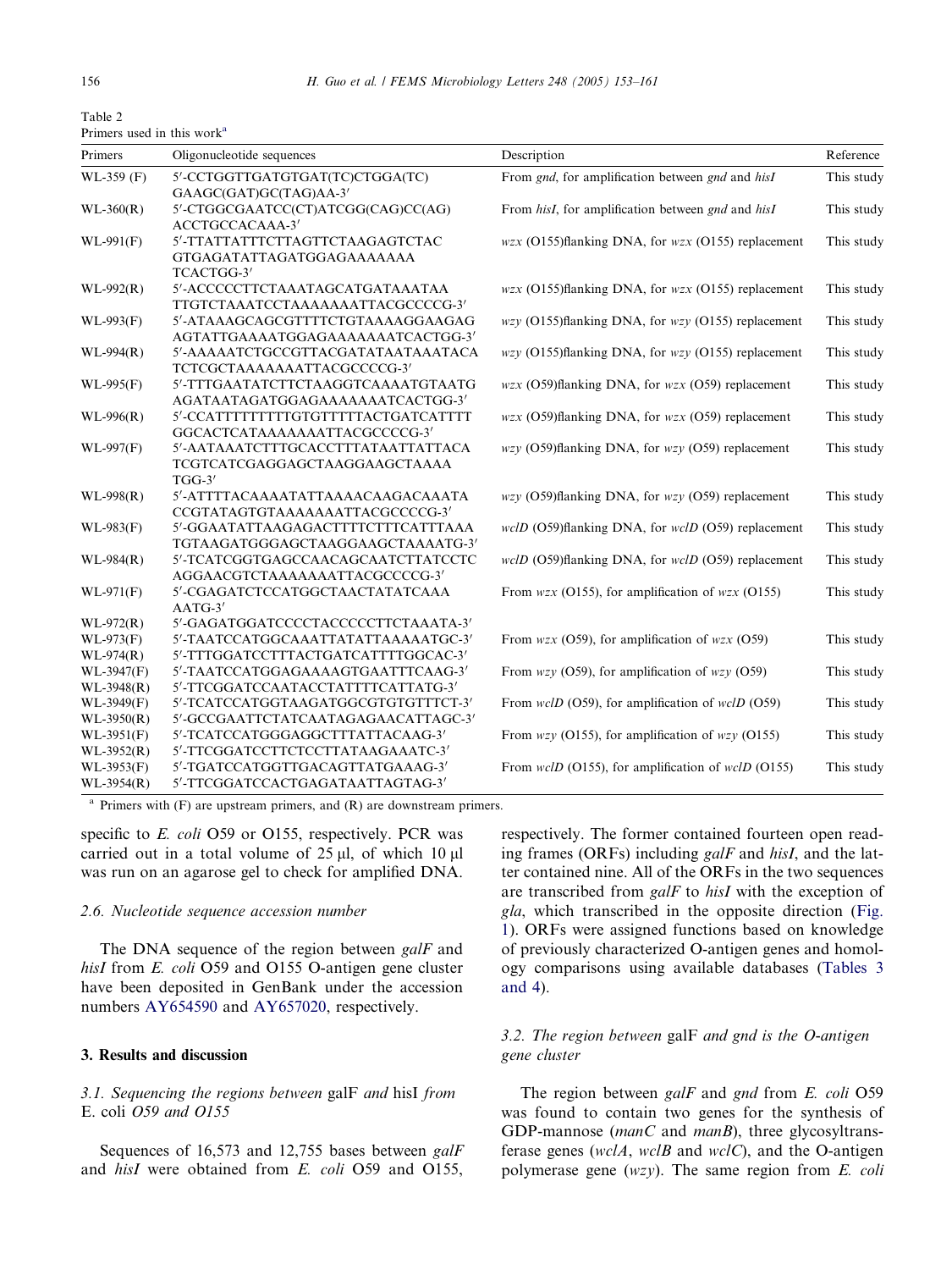<span id="page-4-0"></span>

| galF<br>E. coli O59  | gnd   | wzx                       | wclD   | ugd   |       | wzz   |                |
|----------------------|-------|---------------------------|--------|-------|-------|-------|----------------|
|                      |       |                           |        |       | gla   |       | hisI           |
| DNA identity         | 93    | 74                        | 71     | 95    | 97    | 97    | 96             |
| Protein identity     | 98    | 73                        | 64     | 99    | 98    | 97    | 100            |
| $G + C\%$ content    | 48.9  | 30.6                      | 31.4   | 42.7  | 42.2  | 46.2  | 56.0           |
| Ka                   | 0.010 | 0.169                     | :0.187 | 0.003 | 0.008 | 0.014 | $\overline{0}$ |
| Ks                   | 0.213 | 1.240                     | 1.185  | 0.181 | 0.092 | 0.046 | 0.128          |
| Ka/Ks                | 0.48  | 0.14                      | 0.16   | 0.018 | 0.095 | 0.300 | $\ddot{0}$     |
| $G + C\%$ content    | 49.3  | 30.5                      | 30.8   | 41.8  | 42.0  | 46.0  | 55.2           |
|                      |       |                           |        |       |       |       |                |
| galF<br>E. coli 0155 | gnd   | $W\mathcal{Z}\mathcal{X}$ | wclD   | ugd   |       | wzz   |                |
|                      |       |                           |        |       | gla   |       | hisI           |

Fig. 1. Comparison of sequences between gnd and hisI of E. coli O59 and O155. Boxes below the line indicated transcription direction is reversed.

O155 was found to contain three glycosyltransferase genes (wclE, wclF, and wclG) and wzy. All of the genes are typical of those involved in the synthesis of O-antigen, and the region between galF and gnd is the normal location for E. coli O-antigen gene cluster.

The putative function of  $wzy$  was further confirmed by comparison of LPS phenotype between the wild type and the mutant in which wzy was replaced by a CAT gene. While H1412, the wzy deficient mutant strain of E. coli O59, produced only lipid-A/core part of the LPS and one oligosaccharide unit, the wild type E. coli O59 and complement strain (H1125) produced normal LPS ([Fig. 2](#page-5-0)(b)). The same was found for the mutant and wild type  $E$ . *coli* O155 ([Fig. 2](#page-5-0)(a)). This confirms the designation of  $wzy$ , and the regions between galF and gnd in E. coli O59 and O155 are O-antigen gene clusters. However, the O unit flippase gene is absent in this region in both strains.

The structures of E. coli O59 and O155 have not been elucidated, and the sequencing data suggest that they are substantively different. Both  $manB$  and  $manC$ are exclusively used for GDP-D-mannose synthesis

Table 3 Genes in the region between galF and hisI of E. coli O59

| Orf<br>No. | Gene<br>name | No. of<br>a.a. | $\%G + C$ content | Similar proteins (accession number)                                           | %Identitical/%Similar<br>(residues) | Putative function                        |
|------------|--------------|----------------|-------------------|-------------------------------------------------------------------------------|-------------------------------------|------------------------------------------|
| orf1       | galF         | 254            | 50.0              | UTP-glucose-1-phosphate uridylyltransferase,                                  | 100/100(254)                        | UTP-glucose-1-phosphate                  |
|            |              |                |                   | Escherichia coli (AB008676)                                                   |                                     | uridylyltransferase                      |
| orf2       | wclA         | 403            | 32.1              | Glycosyltransferase, Agrobacterium tumefaciens<br>str. C58 (AAL44363)         | 26/50(411)                          | Glycosyltransferase                      |
| orf3       | WZV          | 389            | 28.6              | O-antigen polymerase, Escherichia coli<br>O6(AJ426423)                        | 27/45(447)                          | O-antigen polymerase                     |
| orf4       | wclB         | 358            | 34.3              | Mannosyltransferase, Brucella melitensis<br>(AAC98618)                        | 38/58(376)                          | Mannosyltransferase                      |
| orf5       | wclC         | 347            | 31.2              | Glycosyltransferase, Escherichia coli O6<br>(CAD19797)                        | 42/60(401)                          | Glycosyltransferase                      |
| orf6       | manC         | 465            | 37.1              | Mannose-1-phosphate guanyltransferase,<br>Escherichia coli O157:H7 (BAB36277) | 66/80(478)                          | Mannose-1-phosphate<br>guanyltransferase |
| orf7       | manB         | 476            | 37.2              | Phosphomannomutase, Shigella boydii O5<br>(AAL27334)                          | 92/97(471)                          | Phosphomannomutase                       |
| orf8       | gnd          | 468            | 48.9              | 6-Phosphogluconate dehydrogenase, Escherichia<br>coli K12 (AAA24496)          | 98/98(468)                          | 6-Phosphogluconate<br>dehydrogenase      |
| orf9       | WZX          | 427            | 30.6              | Wzx, Yersinia enterocolitica type O8 (AAC60766)                               | 25/52(429)                          | O-antigen filippase                      |
| orf10      | wclD         | 152            | 31.4              | Serine acetyltransferase, Clostridium tetani E88<br>(AAO34989)                | 41/65(186)                          | Acetyltransferase                        |
| orf11      | ugd          | 388            | 42.7              | UDP-Glc-6-dehydrogenase Ugd, Escherichia coli<br>O113 (AAD50493)              | 98/98(388)                          | UDP-Glc-6-dehydrogenase                  |
| orf12      | gla          | 334            | 42.2              | Gla, Escherichia coli O113 (AAD50494)                                         | 99/99(334)                          | GlcA epimerase                           |
| orf13      | WZZ          | 344            | 46.2              | O-antigen chain length determinant Wzz,<br>Escherichia coli O55 (AAL67565)    | 92/96(345)                          | O-antigen chain length<br>determinant    |
| orf14      | hisI         | 115            | 56.0              | Phosphoribosyl-AMP cyclohydrolase Escherichia<br>coli O157 (BAA77739)         | 99/100(203)                         | Phosphoribosyl-AMP<br>cyclohydrolase     |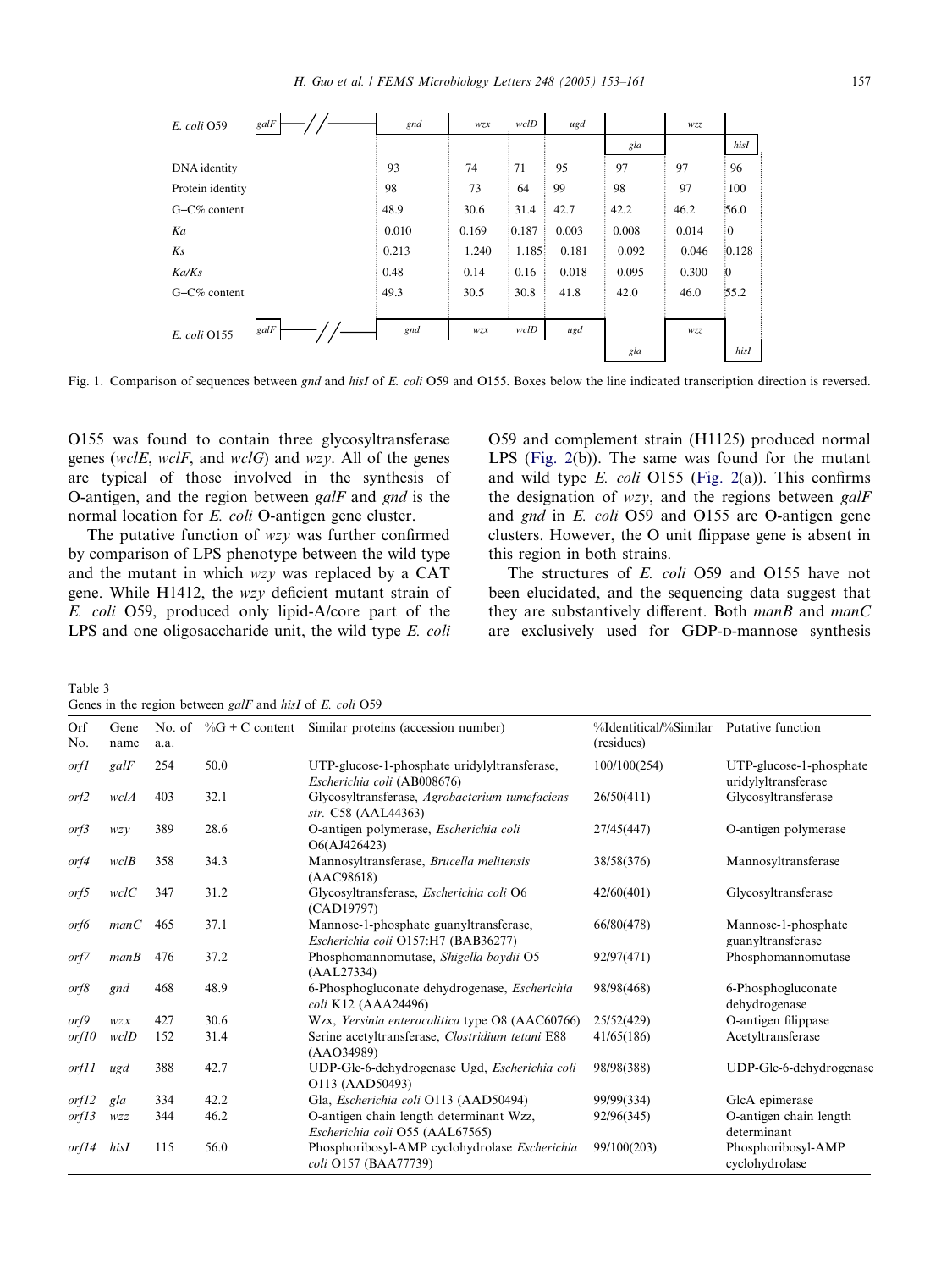<span id="page-5-0"></span>Table 4 Genes in the region between galF and hisI of E. coli O155

| Orf<br>number | Gene<br>name | No. of<br>a.a. | $\%G + C$<br>content | Similar proteins (accession number)                                        | %Identitical/%Similar<br>(residues) | Putative function of protein               |
|---------------|--------------|----------------|----------------------|----------------------------------------------------------------------------|-------------------------------------|--------------------------------------------|
| <i>orf1</i>   | galF         | 254            | 50.0                 | Glucose-1-phosphate uridylyltransferase,<br>Escherichia coli (AAD50483)    | 100/100(254)                        | Glucose-1-phosphate<br>uridylyltransferase |
| orf2          | wclE         | 339            | 30.0                 | Glycosyltranserase, Erwinia amylovora<br>(CAA54883)                        | 28/52(266)                          | Glycosyltranserase                         |
| or f3         | wzy          | 318            | 27.7                 | O-antigen polymerase, Shigella boydii<br>O6(AAL27339)                      | 24/45(305)                          | O-antigen polymerase                       |
| orf4          | wclF         | 350            | 26.6                 | Glucosyltransferase, Methanosarcina mazei Goel<br>(AAM30345)               | 24/52(306)                          | Glycosyltransferase                        |
| orf5          | wclG         | 272            | 32.1                 | WbwC, Escherichia coli O104 (AAK64375)                                     | 58/76(268)                          | Glycosyltransferase                        |
| orf6          | gnd          | 469            | 49.3                 | 6-Phosphogluconate dehydrogenase, <i>Escherichia</i><br>coli K12(AAA24496) | 98/99(468)                          | 6-Phosphogluconate<br>dehydrogenase        |
| orf7          | $WZX$        | 429            | 30.5                 | Wzx, Yersinia enterocolitica (type<br>$0:8$ )(AAC60766)                    | 28/54(410)                          | O-antigen flippase                         |
| or f8         | wclD         | 156            | 30.8                 | Serine acetyltransferase, Clostridium tetani E88<br>(AAO34989)             | 41/65(96)                           | Acetyltransferase                          |
| or f9         | ugd          | 389            | 41.8                 | UDP-Glc-6-dehydrogenase, Ugd Escherichia coli<br>O113(AAD50493)            | 98/98(388)                          | Dehydrogenase                              |
| or f10        | gla          | 335            | 42.0                 | Gla Escherichia coli O113(AAD50494)                                        | 99/99(334)                          | Nucleotide sugar epimerase                 |
| orf11         | wzz          | 345            | 46.6                 | Chain length determinant protein, Escherichia coli<br>CFT073 (AAN81009)    | 92/96(326)                          | Chain length determinant<br>protein        |
| or f12        | hisI         | 116            | 55.2                 | Phosphoribosyl-AMP cyclohydrolase Escherichia<br>coli O157(BAA77739)       | 100/100(115)                        | Cyclohydrolase                             |



Fig. 2. Deletion and complementation analysis of E. coli O59 and O155 wzy, wclD and wzx genes. Membrane extracts were run on SDS-PAGE gels and stained by silver staining. a: 1, G1106 (E. coli O155 type strain); 2, H1411 (G1106 missing the wzy gene); 3, H1123 (H1411 with plasmid pLW-1213 containing wzy from 0155); b: 1, G1070 (E. coli O59 type strain); 2, H1412 (G1070 missing the wzy gene); 3, H1125 (H1412 with plasmid pLW-1211 containing wzy from O59); 4, H1056 (G1070 missing the wclD gene); 5, H1126 (H1056 with plasmid pLW-1212 containing wclD from O59); 6, H1124 (H1056 with plasmid pl, W-1214 containing wclD from O155); c: 1, G1070 (E. coli O59 type strain); 2, H1414 (G1070 missing the wzx gene); 3, H1011 (H1414 with plasmid pLW1011 containing wzx from O59); 4, H1012 (H1414 with plasmid pLW1012 containing wzx from O155); 5, G1106 (E. coli O155 type strain); 6, H1413 (G1106 missing the wzx gene); 7, H1013 (H1413 with plasmid pLW1011 containing wzx from O59); 8, H1014 (H1413 with plasmid pLW1012 containing wzx from O155).

[\[26\]](#page-8-0), and the presence of manB and manC in the E. coli O59 gene cluster suggests that the O59 antigen contains mannose. The absence of any sugar pathway genes in the O155 gene cluster suggests that this anti-

gen contains common sugars, such as Glc, Gal, Glc-NAc or GalA, which are also involved in other cell functions and are synthesized by house-keeping genes  $[1,5]$ .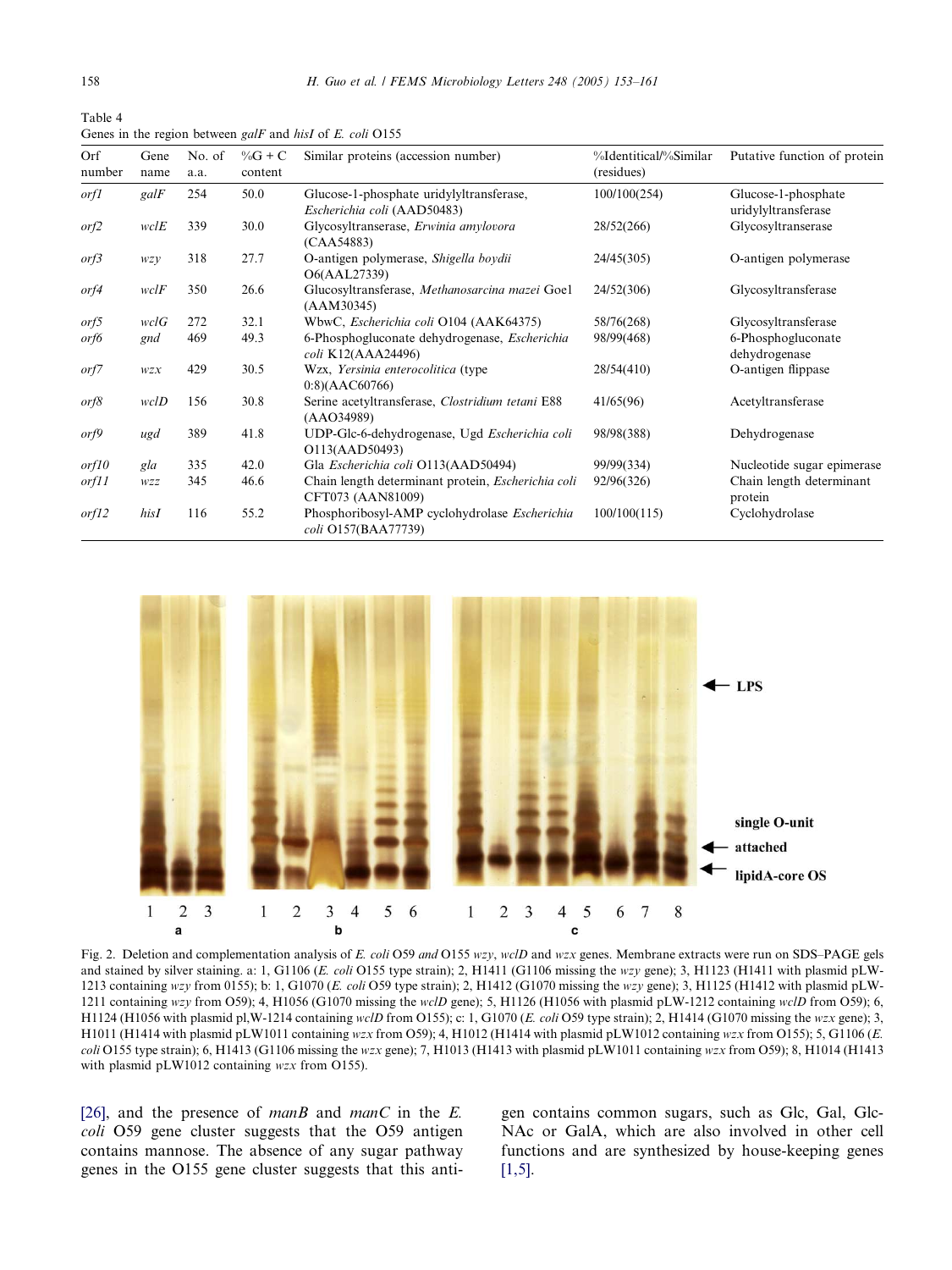3.3. wzx and acetyltransferase genes are located downstream of the main gene cluster in E. coli O59 and O155

The regions between *gnd* and *hisI* in both *E. coli* O59 and O155 were found to contain five ORFs. orf11, orf12 and *orf13* of O59 and *orf9*, *orf10* and *orf11* of O155 showed high level similarity to ugd, gla and wzz, respectively ([Tables 3 and 4](#page-4-0)). ugd and gla are house-keeping genes, encoding proteins involved in UDP-GlcA and UGP-GalA biosynthesis, respectively [\[5\]](#page-7-0). wzz encodes the O-antigen chain length determinant protein. ugd, gla and wzz are usually located in this region in other E. coli serotypes [\[27\].](#page-8-0) orf11, orf12 and orf13 of O59 and orf9, orf10 and orf11 of O155 were named ugd, gla, and wzz, respectively.

orf9 of E. coli O59 was predicted to encode protein with 12 transmembrane segments, relating to the protein family Pfam062047 and COG2244, which both include Wzx proteins. When Orf9 and the putative Wzx proteins of Nostoc punctiforme (GenBank entry ZP\_00108476) and Yersinia enterocolitica (GenBank entry AAC-60766) were analyzed using the BlockMaker program, six conserved motifs were revealed (of length 37, 9, 28, 49, 33and 41 amino acids, respectively). The consensus sequences of those motifs were used to run the program PSI-BLAST to search the Genpept database. Except for the Wzx proteins of N. punctiforme and Y. enterocolitica, other distantly related Wzx proteins were retrieved after three iterations (*E* value =  $4 \times 10^{-9}$ ). This indicates that  $\sigma r f9$  is a putative wzx gene.

orf7 of O155 was also predicted to encode protein with 12 transmembrane segments. Orf7 showed 73% identity to Orf9 of O59, and was also identified as putative Wzx using programs BlockMaker and PSI-BLAST as mentioned above.

Orf10 of O59 and Orf8 of O155 share 64% identity. Both show 41% identity or 65% similarity to CysE, a serine acetyltransferase of *Clostridium tetani* E88 [\[28\],](#page-8-0) When searching against the Pfam and COG databases, Orf10 and Orf8 were found belonging to the COG1045 acetyltransferase family  $(E \text{ value} = 2 \times$  $10^{-12}$ ). We proposed that *orf10* of O59 and *orf8* of O155 were putative acetyltransferase genes, and named both genes wclD.

To confirm that wzx and wclD genes are involved in O-antigen synthesis, we replaced wzx of both O59 and 0155 and wclD gene of O59 with CAT genes to make the mutant strains H1414, H1413, and H1056, respectively. While the wild-type and complement strains produced the normal LPS, the mutant strains produced only the lipid-A/core part of the LPS ([Figs.](#page-5-0)  $2(a)$  $2(a)$ –(c)). We also showed that H1056 complemented with *wcld* gene of 0155 produced normal LPS ([Fig.](#page-5-0) [2b](#page-5-0)), indicating the wcld genes of both O59 and 0155 have the same function. This indicates that wzx and wclD genes are required for the synthesis of O59 and O155 antigens.

# 3.4. wzx genes of E. coli O59 and O155 are evolutionary related

Wzx flips the undecaprenol-phosphate (Und-P) linked O units across the bacterial inner membrane. As the Und-P is also needed for the synthesis of cell wall peptidoglycan, teichoic acids and other carbohydrate polymers, accumulation of Und-P-linked O units on the cytoplasmic face of inner membrane results in cell death [\[3\].](#page-7-0) Thus, it is no surprise that the  $wzx$  gene is located within the main cluster in the 70 or so known cases ([http://www.microbio.usyd.edu.au/BPGD/default.htm\)](http://www.microbio.usyd.edu.au/BPGD/default.htm). This is the first time that the wzx gene was found outside of the main gene cluster.

The region between *gnd* and *hisI* in O59 and O155 contains the same genes in the same order, and the DNA identity between each pair of the genes is also high [\(Fig. 1\)](#page-4-0). In comparison to *gnd*, which has a GC content of about 0.5, wzx and wclD, adjacent to gnd gene, have a lower GC content of about 0.30, and other genes in this region have a GC content of about 0.43. This suggests that the first two genes (wzx and wclD) were incorporated into their current position recently from the same ancestor or evolved one from the other.

Plasmids pLW1011 and pLW1012 expressing respective Wzx protein of O59 and O155 restored the O155 and O59 antigen synthesis in  $wzx$  mutants to levels that were comparable to those obtained with the parental strains (Fig.  $2(c)$ ). The fact that the two Wzx proteins are functionally interchangeable further confirms that the two genes were evolved from the same origin. We then calculated the synonymous substitution rate  $(Ks)$  and nonsynonymous substitution rate  $(Ka)$  between the O59 and O155 genes using program K-estimator [\(Fig. 1\)](#page-4-0) [\[29\].](#page-8-0) Comparison between the two  $wzx$  genes gave a  $Ks$  of 1.2397, a  $Ka$  of 0.1685, and a  $Ka/Ks$  ratio of 0.14, the two wclD had a Ks of 1.1854, a Ka of 0.1873, and a Ka/Ks ratio of 0.16. Comparison of 67 house-keeping genes present in both *E. coli* K-12 and *S. enterica* serovar gave average values for Ks and Ka of 0.94 and 0.039, respectively, and an average  $Ka/Ks$  ration of 0.04 [\[30\].](#page-8-0) The much higher Ka/Ks ratio of wzx and wclD of the two strains suggests an occurrence of adaptive change after divergence for more efficiently flipping of different O units or acetylating on different O units. At this stage, it is not clear if the *wzx* and *wclD* genes of the two strains evolved from a common ancestor or one from the other, but in no doubt that they are both at an intermediate stage and the two genes will eventually be brought into the main gene between  $\varrho a/F$  and gnd.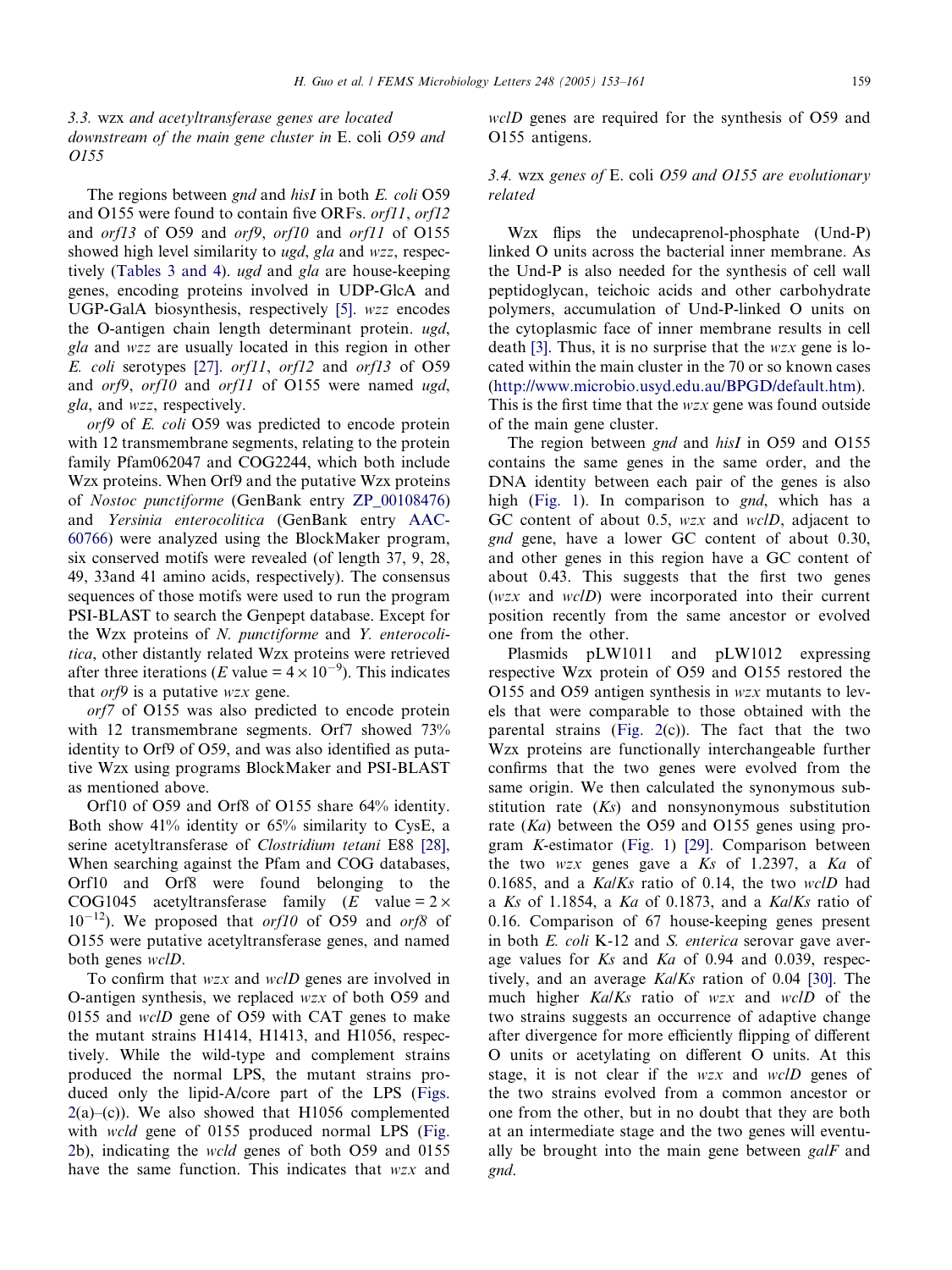# <span id="page-7-0"></span>3.5. Identification of genes specific for E. coli O59 and O155

Glycosyltransferase and O unit processing genes (wzx and wzy) are usually specific to individual O-antigens [15]. Four primer pairs based on  $wclA$ ,  $wclB$ ,  $wclC$  and wzy from E. coli O59, and two pairs based on wzy and  $wzx$  from E. coli O155 were designed, and used to screen the DNA pools contained representatives of the 186 known O-antigen forms of E. coli and Shigella strains. Except for the pools containing E. coli O59 and O155, which gave the expected PCR products with respective primer pairs, none of the other pools produced the expected PCR products. Therefore, all of the genes tested were specific to E. coli O59 and O155, respectively. PCR based assays using the primers based on the O-antigen specific genes may be developed for the rapid detection and identification of E. coli O59 and O155 strains as well as their DNA serotyping.

## 3.6. Conclusions

The O-antigen gene clusters of E. coli O59 and O155 were found between galF and hisI, which contained twelve and ten genes, respectively. The designation of  $wzy$ ,  $wzx$  and  $wlcD$  genes in E. coli O59 and O155 were further confirmed by mutation analysis. The wzx genes of the two strains were found downstream of gnd and complementary in trans. An acetyltransferase gene, wclD, is adjacent to wzx in both strains. Further comparison indicates that wzx and wclD genes of the two strains were evolved from the same origin. We suggest that wzx and wclD genes of the two strains site at the present position as an intermediate stage, they are expected to relocate into the main O-antigen gene clusters under selection pressure. The genes specific for E. coli O59 and O155 were also identified, which can be potentially used for rapid identification of the two strains by PCR.

## Acknowledgements

This work was supported by the Chinese National Science Fund for Distinguished Young Scholars (30125001), NSFC General Program (30270029, 30370339, 30370023), the 863 Program (2002AA2Z2051) and funding from the Science and Technology Committee of Tianjin City (013181711) to LW.

## References

[1] Reeves, P.R. and Wang, L. (2002) Genomic organization of LPSspecific loci. Current Topics in Microbiology and Immunology 264, 109–135.

- [2] Feng, L., Senchenkova, S.N., Yang, J., Shashkov, A.S., Tao, J., Guo, H., Zhao, G., Knirel, Y.A., Reeves, P.R. and Wang, L. (2004) Structural and genetic characterization of the Shigella boydii type 13 O antigen. Journal of Bacteriology 182, 383–392.
- [3] Liu, D., Cole, R. and Reeves, P.R. (1996) An O-antigen processing function for Wzx (RfbX): a promising candidate for O-unit flippase. Journal of Bacteriology 178, 2102–2107.
- [4] Reeves, P.R. (1994) Biosynthesis and assembly of lipopolysaccharide In: Bacterial Cell Wall (A., Neuberger and L.L.M., van Deenen, Eds.), Vol. 27, pp. 281–314. Elsevier Science Publishers, Amsterdam, The Netherlands.
- [5] Samuel, G. and Reeves, P.R. (2003) Biosynthesis of O-antigens: genes and pathways involved in nucleotide sugar precursor synthesis and O-antigen assembly. Carbohydrate Research 338, 2503–2519.
- [6] Wang, L., Huskic, S., Cisterne, A., Rothemund, D. and Reeves, P.R. (2002) The O-antigen gene cluster of Escherichia coli O55:H7 and identification of a new UDP-GlcNAc C4 epimerase gene. Journal of Bacteriology 184, 2620–2625.
- [7] Lan, R. and Reeves, P.R. (1996) Gene transfer is a major factor in bacterial evolution. Molecular Biology and Evolution 13, 47–55.
- [8] Aoyama, K.M., Haase, A.M. and Reeves, P.R. (1994) Evidence for effect of random genetic drift on  $G + C$  content after Lateral transfer of fucose pathway genes to Escherichia coli K-12. Molecular Biology and Evolution 11, 829–838.
- [9] Wang, L., Andrianopoulos, K., Liu, D., Popoff, M.Y. and Reeves, P.R. (2002) Extensive variation in the O-antigen gene cluster within one Salmonella enterica serogroup reveals an unexpected complex history. Journal of Bacteriology 184, 1669– 1677.
- [10] Lan, R. and Reeves, P.R. (2000) Intraspecies variation in bacterial genomes: the need for a species genome concept. Trends in Microbiology 8, 396–401.
- [11] Shepherd, J.G., Wang, L. and Reeves, P.R. (2000) Comparison of O-antigen gene clusters of E.scheria coli (Shigella) Sonnei and Plesiomonas shigelloides O17: Sonnei gained its current plasmidborne O-antigen genes from P. shigelloides in a recent event. Infection and Immunity 68, 6056–6061.
- [12] Lai, V., Wang, L. and Reeves, P.R. (1998) Escherichia coli clone Sonnei (Shigella sonnei) had a chromosomal O-antigen gene cluster prior to gaining its current plasmid-borne O-antigen genes. Journal of Bacteriology 180, 2983–2986.
- [13] Feng, L., Tao, J., Guo, H., Xu, J., Li, Y., Rezwan, F., Reeves, P.R. and Wang, L. (2004) Structure of the Shigella dysenteriae 7 O antigen gene cluster and identification of its antigen specific genes. Microbial Pathogenesis 36, 109–115.
- [14] Wang, L., Qu, W. and Reeves, P.R. (2001) Sequence analysis of four Shigella boydii O-antigen loci: implication for Escherichia coli and Shigella relationships. Infection and Immunity 69, 6923– 6930.
- [15] Wang, L. and Reeves, P.R. (1998) Organization of *Escherichia* coli O157 O antigen gene cluster and identification of its specific genes. Infection and Immunity 66, 3545–3551.
- [16] Staden, R. (1996) The Staden sequence analysis package. Molecular Biotechnology 5, 233–241.
- [17] Rutherford, K., Parkhill, J., Crook, J., Horsnell, T., Rice, P., Rajandream, M.A. and Barrell, B. (2000) Artemis: sequence visualisation and annotation. Bioinformatics 16, 944–945.
- [18] Henikoff, S., Henikoff, J.G., Alford, W.J. and Pietrokovski, S. (1995) Automated construction and graphical presentation of protein blocks from unaligned sequences. Gene 163, GC17-26.
- [19] Altschul, S.F., Madden, T.L., Schaffer, A.A., Zhang, J., Zhang, Z., Miller, W. and Lipman, D.J. (1997) Gapped BLAST and PSI-BLAST: a new generation of protein database search programs. Nucleic Acids Research 25, 3398–3402.
- [20] Bateman, A., Birney, E., Cerruti, L., Durbin, R., Etwiller, L., Eddy, S.R., Griffiths-Jones, S., Howe, K.L., Marshall, M. and